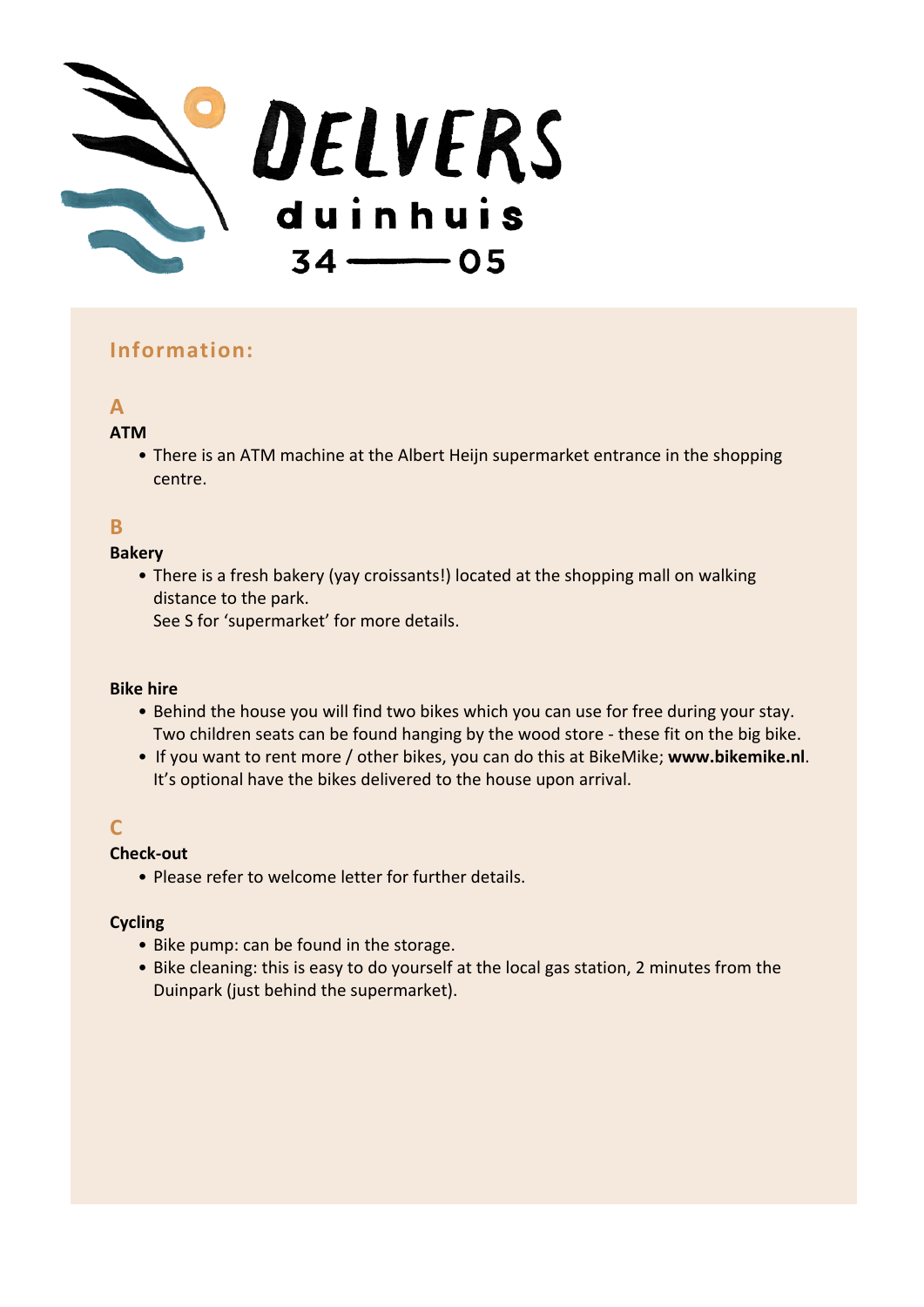## **D**

#### **Damage**

- Was anything damaged or broken in the house? We would appreciate it if you would contact us to let us know 06-40237847 (Koen) or 06-13042849 (Linda)
- If something needs to be repaired or replaced straightaway, please do mention this in the message and we will get back to you as soon as possible.

#### **Doctor**

• See M for 'medical'

### **Dunes**

- Please don't walk on the (young) dunes in our garden because this can damage the fragile vegetation.
- You have to buy a dune pass in order to visit the dune area behind our park. You can do this online (**www.pwn.nl/natuur/duinkaart**) or at the bookshop: Dekker&Dekker, Voorstraat 141, 1931 AK Egmond aan Zee.

## **E**

### **Egmond information**

• See the website **www.egmond.nl** for an agenda with all activities in the area.

### **F**

#### **Fireplace**

- We have a fireplace inside and outside.
- Please use firelighters to start the fire, not paper.
- Always **close the door of the fireplace** when you use the fireplace.
- There is a woodshed behind the house. You are allowed to use this wood.
- If you run out of wood, you can buy new wood in the supermarket or **order new wood with Jacco** (06-43492081). Delivery is every day around 4pm, this costs around € 6,50 for 10 kilos.

### **H**

### **Heating**

- You can adjust the thermostat by turning the switch.
- Please set the thermostat to 17 degrees when you check out.

### **Hospital | Doctor**

• See M for 'medical'.

## **I**

### **Instagram**

• For more information and last-minute offers; please follow us on Instagram! Our account name is called "delvers duinhuis egmond".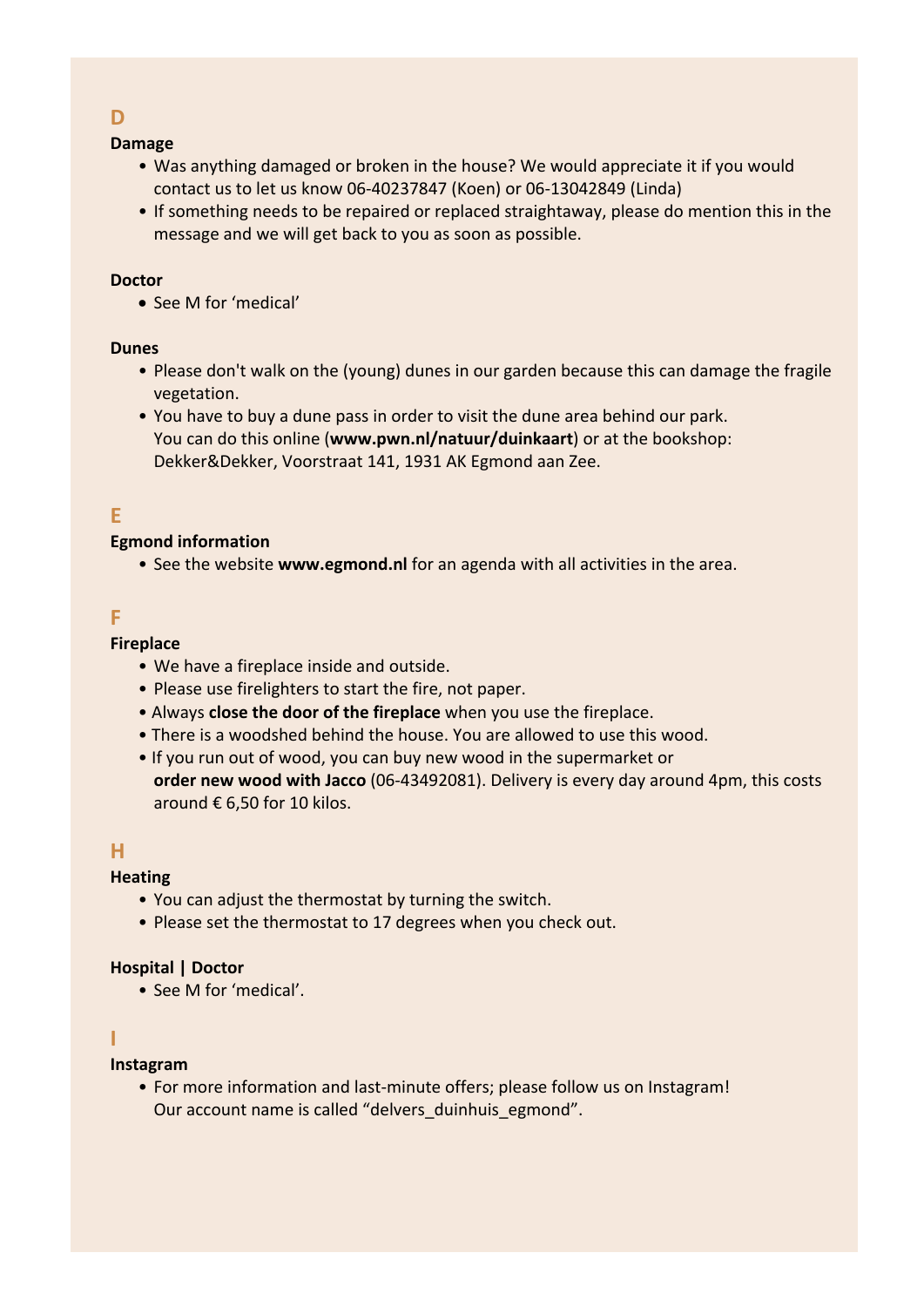## **M**

### **Medical | Doctors | Hospital**

- For emergencies call 112.
- Doctors surgery in Egmond aan Zee: Address: Admiraal de Ruyterweg 1, 1931VE, Egmond aan Zee Telephone: 072-5061252 | 072-5066354.
- Hospital: Noordwest Ziekenhuis Alkmaar Address: Wilhelminalaan 12, 1815JD, Alkmaar.

## **O**

### **Oven & microwave**

• Instruction manual can be found on top of the oven & microwave, or in the cupboard below.

## **P**

### **Parasol | Sunshade**

- The parasol is located at the front of the house.
- After use, please put the cover back on. It is easy to zip up.

### **Parking**

- Upon arrival, you can drive your car into the park to unload your luggage at the house.
- Afterwards, please park your car in the car park. Please do not park on the road next to the houses.

### **Pharmacy**

• Alphega Egmond pharmacy Address: Voorstraat 72, 1931AM, Egmond aan Zee Telephone: 072-5065200.

## **Q**

### **Questions**

• Do you have any other questions that we haven't answered here? Please feel free to contact us on 06-13042849 (Linda).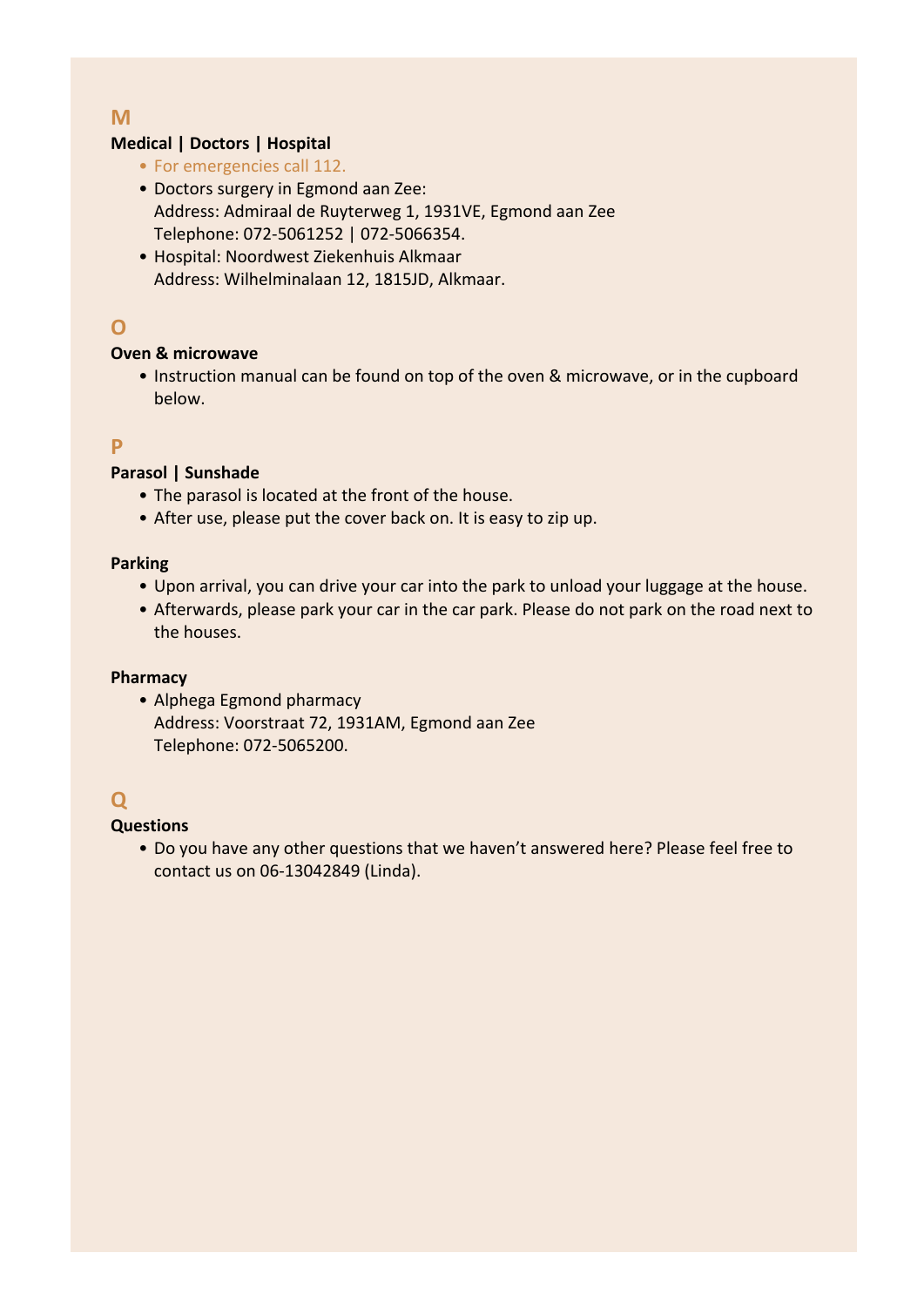## **Restaurants**

Here are some of our recommendations:

- Egmond aan Zee (15min walk from our holiday home) has plenty of restaurants to offer. However, these are some of our favourites; for the best apple pie with sea view please visit **"De Windwijzer"** (this is the small café at Boulevard Noord). Then nearby you'll find towards the North on the beach **"Strandpaviljoen Evi Beach"** with an excellent lunch menu. On the opposite side of the boulevard (South beach) you'll find **"Nautilus",** which is always good for a quick meal and/or drink since you are located at the beach front. And from March to September definitely try a delicious Italian 'gelato' at **"Pravisani"** (Voorstraat 120), they are here since 1947 and still serving the BEST ice cream in the region! :)
- Egmond aan den Hoef has a very nice bistro called "**Liberté**" and we can't wait to try some of their dishes. They also have a takeaway menu.
- Egmond-Binnen has one of our all-time favourites: "**Nieuw-Westert"**. It is a recently renovated monumental farm, with beautiful gardens ánd outside play area for the kids!
- In Alkmaar (10-15 min away by car) there is a lovely restaurant & bar called **"1480"**. You can get there by taxi or drive yourself and park in the **"Karperton"** car park. There are several bars to have a drink on the **"Waagplein"** nearby.
- Bergen aan Zee has another favourite beach pavilion of ours: **"Paviljoen Noord"**. We are a big fan of their burgers & salads, and always feel inspired by their interior design. In Bergen (the village) there are plenty of nice cafés and restaurants. For the best coffee and sandwiches we always go the **"Echt"**, which is located next to the Ruin Church.
- For dinner in a special location, you can go to **"het Ruiterhuys"** in Bakkum (Heereweg 83) There is a nice play area for the little ones too.

For more suggestions we recommend to check our 'guides' on Instagram! Our account name is called 'delvers\_duinhuis\_egmond'.

## **S**

## **Sauna**

Instructions for the sauna (you can also find these upstairs with the sauna):

- Turn the sauna on about 20 minutes before you want to use it.
- You can heat the sauna by turning the **TOP button** to the red numbers (these numbers show the length of time in hours).
- You can **regulate the temperature** with the button on the side (with the round circles). The bigger the circle, the hotter the sauna will be.
- The heater must be hot enough before you **pour water over the stones**. Don't use too much water, all the water should evaporate.
- Please **only use water**, no other liquid in case of fire.
- Please **always sit on a towel** in the sauna.
- After using the sauna, you can open the skylight to cool down.
- When you are finished, please turn the **top button back to '0'** (zero) to turn the heater off.
- Enjoy :)

**R**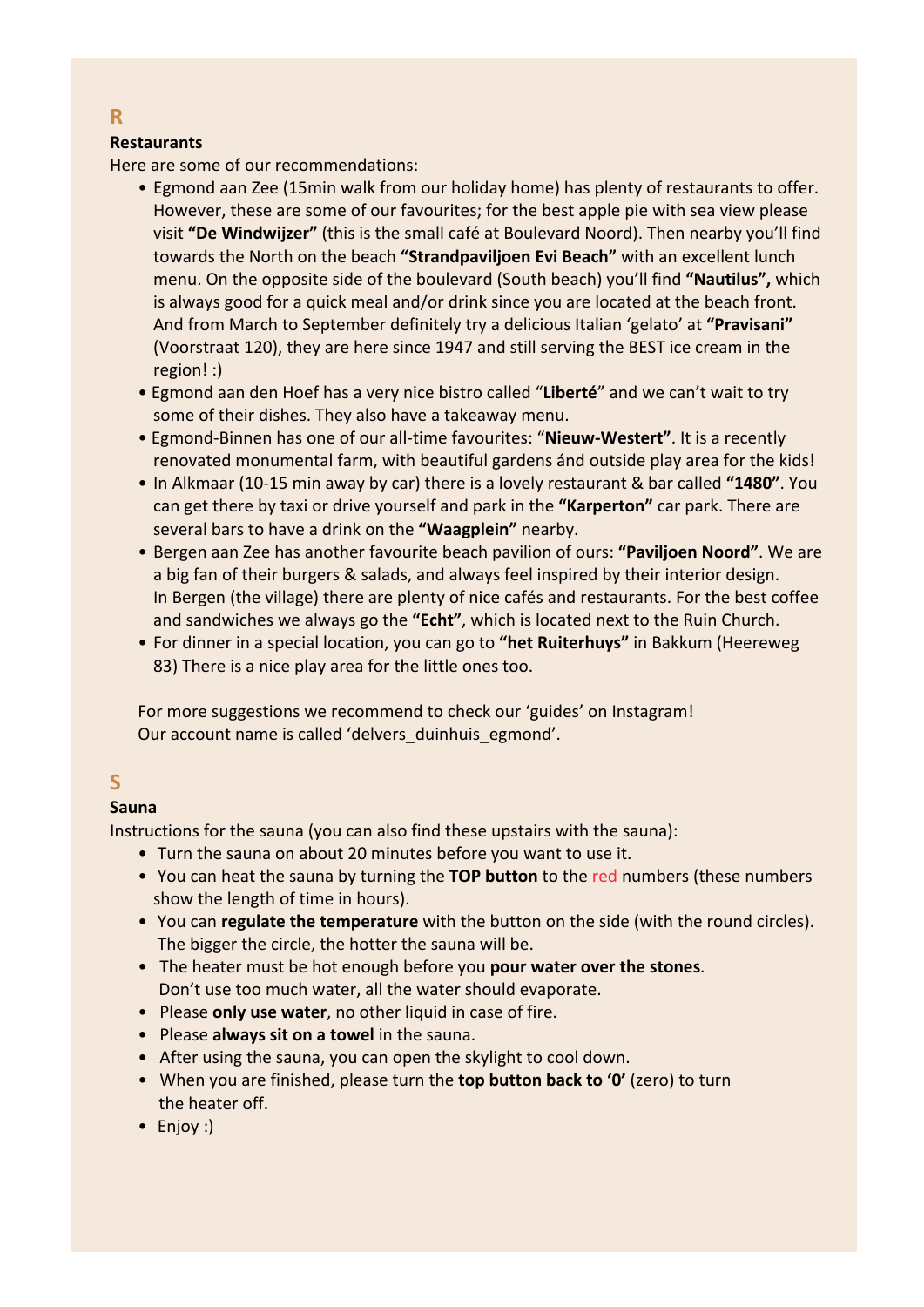#### **Shopping**

- In Egmond aan Zee you can find the surfshop "**Backyard surfshop**" for rental of boads, but they offer also apparel, swimshorts, etc. Then "**Tally-ho**", a lovely woman's clothing boutique, also resides in de Voorstraat.
- The nearby artists' village Bergen is also a is must-see if you have never been before. There are lots of nice restaurants to choose from and lovely shops to visit (for example another branch of "**Tally-ho**", and **"Stadspaviljoen Noord"** for kitchen knick knacks and homewares. Definitely don't miss **"l'Etoile store",** the all-time favourite of Linda for Scandinavian interior design.)
- Alkmaar obviously has lots of great stores, such as "**Dille&Kamille**" for home goods, "**TwentyoneWood**" for men and women apparel and lots more. And yes, plenty of cheese stores!

For more suggestions we recommend to check our 'guides' on Instagram! Our account name is called 'delvers duinhuis egmond'.

#### **Supermarket**

- There is a supermarket (Albert Heijn), fresh bakery, butcher, fishmonger, cheese shop, and liquor store all just 200 metres from our Duinpark.
- The supermarket is open almost all year round from 8am-10pm.
- There is a florist on the opposite side of the road.
- You can find more shops in the Voorstraat in Egmond aan Zee.

#### **Smoking**

• Smoking is only permitted outside on the terrace. Smoking is not allowed inside the house.

#### **Surfboard**

- The surfboard on the wall is for decoration only, please do not take it off the wall.
- For a surf shop we'd recommend you to go to Egmond aan Zee: **Backyard Surfshop**. Here you can book surf lessons, rent or buy surfboards and wetsuits. They also sell apparel and accessories, or you can just pop in for a coffee and a chat. Say hi to Robert from Koen & Linda! Address: Voorstraat 102, Egmond aan Zee

## **T**

### **Taxi**

• Taxi Zwart: call 072-5331313 or order online on the website **www.taxizwart.nl.**